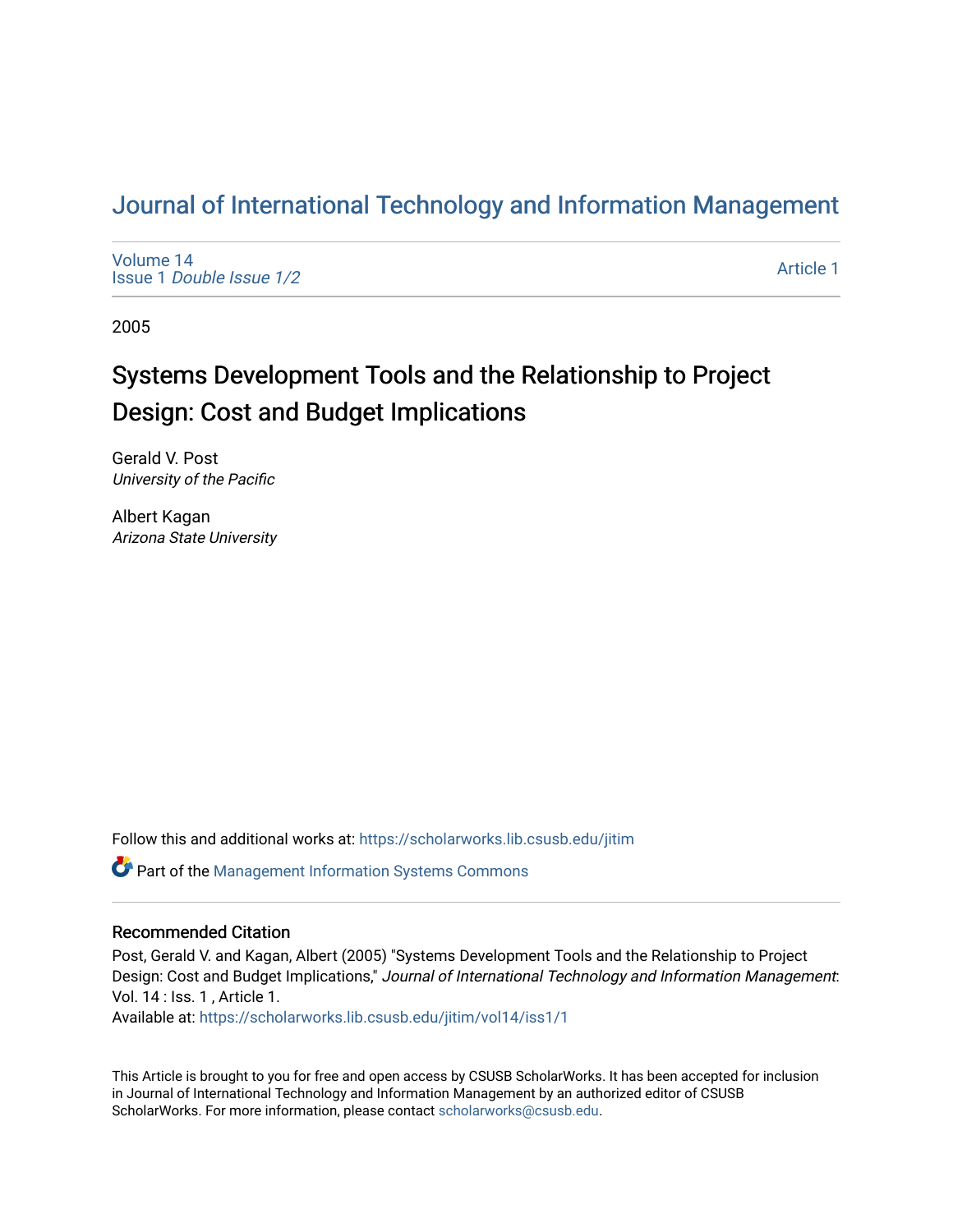### **Systems Development Tools and the Relationship to Project Design: Cost and Budget Implications**

**Gerald V. Post University of the Pacific** 

**Albert Kagan Arizona State University** 

#### **ABSTRACT**

*An investigation into current system development trends, including a summary of projects, platforms, and tools. The majority of projects get completed on time and within budget, but 14 percent still present problems. The choice of tools appears to be changing to represent the demand for new projects on new platforms—particularly the Internet. CASE tools are used sparingly, and Java is beginning to replace C++ in many projects. Database management systems are critical to almost all projects.* 

#### **INTRODUCTION**

Historically, software development has progressed through several stages. Early programs were written by individuals and small teams. When larger teams began working on large systems, new tools were needed to make it easier to build systems and coordinate the process. Systems development lifecycle methodologies were developed in the 1970s and 1980s to help teams manage the large operations-level projects of the era. With the increasing importance of the windows-based user interface of the 1990s, object oriented programming and eventually object oriented development were created with the goal of developing standardized objects that could be reused in new projects. Similarly, database management systems were created to make it easier to develop and manage common business applications. The use of visual programming tools and RAD development techniques expanded to make it easier to build decision-based systems faster and more efficiently.

During the process of developing new approaches to IT projects, the degree of success has been less than impressive. Cringley (1994) reported that 65% of large-scale systems projects were late or not properly completed. In certain instances these projects were \$120 million failures. Many of these systems failed due to bad planning, technological imbalances (developers/programmer issues) and organizational factors. Field (1997) observed that 40% of IS projects fail so that they cost US firms an estimated \$100 billion per year. Of the remaining 60% of the projects, one third of these are delayed in time and over expended to the amount of \$145 billion per year.

Keil and Robey (1999) argue that US firms must redefine project management activities and change project leadership responsibilities in order to avoid \$59 billion in project over runs and \$81 billion in project cancellations by US business.

Staw and Ross (1987) observed that IT projects become over budget and delayed because management is reluctant to stop the project. The reticence of management to "pull the plug" on an errant systems project relates to a lack of management awareness of the cost structure of the project or the depth of the overall systems objectives and direction. Oftentimes managers in this circumstance are reluctant to admit failure on their watch.

Numerous studies have discussed the problems of IT project failure, cost over runs and delivery delays (Orli, 1989, Lederer et al, 1990;Betts, 1994; Keil et al 1995). Many IT project difficulties are attributed to four factors described by Keil (1995). These variables are project factors, psychological factors, social factors and organizational factors.

Lederer and Prasad (1995) found that inaccurate cost estimates, relating to IT projects, were caused by poor project management techniques and a lack of system controls. Newman and Sabherwal (1996) provided a set of tactics to reduce IT project failures that included better budgeting activities in the design process and condensed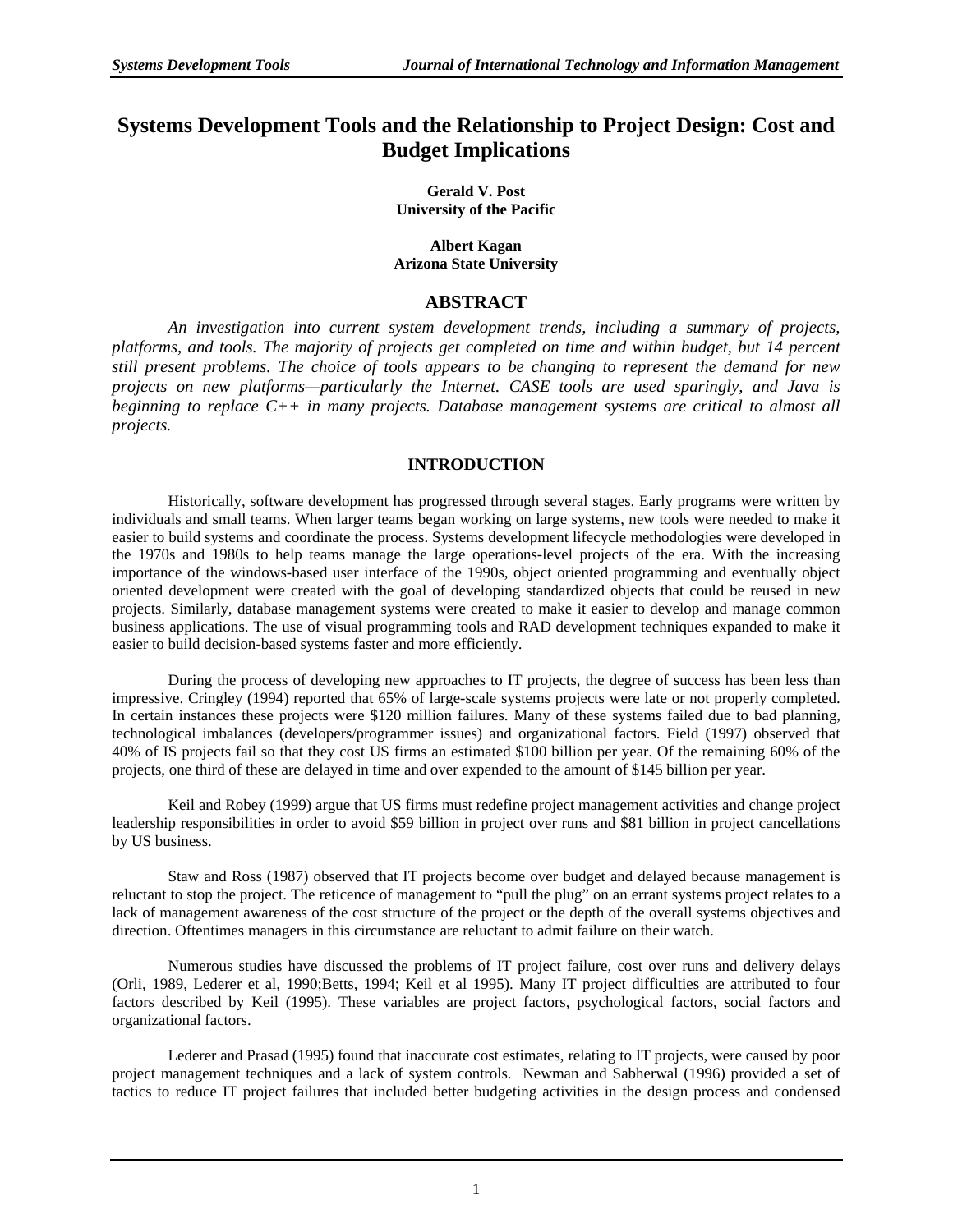developmental activities using modular deliverables. The direction of these studies is to enhance the management commitment to IT projects with the objective of reducing cost over runs and time delays.

Another view on the issue of IT project design runaways is discussed by Glass (1997). The argument made by Glass is that technological factors are as prominent a cause of system design failures as management factors. New technologies appear to be ahead of the skill level of systems professionals and software developers creating a technological gap between the development tools and the developers. A second technology driven affect is that off the shelf software solutions are not being properly implemented for an efficient and cost effective solution set as when compared to large scale systems development efforts. Cole (1995) reported that the technological factors related to project design were a major reason for system failures, in particular the miss use of packaged software and the ineffective adaptation of these technologies in the project design process.

To facilitate a more accurate approach to IT project design Subramanian and Breslawski (1993) proposed the use of formal modeling techniques to aid in the estimation process of software development. The use of mathematical models should aid in the cost estimation process if these techniques can be included in the IT project management process. Other modeling efforts have questioned the accuracy of cost estimation activities within the software design process (Kusters, van Genuchten and Heemstra, 1990) Zhang et al (2001) suggest that a neural network modeling approach can be used to support software development projects by reducing variability in the design mechanism and more accurately categorize project management information. Smith, Keil and Depledge (2001) used an SEM approach to allow management a better view project status and cost parameters before allowing an IT project to continue in a mode of failure.

As noted in much of the literature there is a need to inculcate new design tools, refined system methods and better project management practices into software design activities. Along with the necessity for changing tools, there is a perception that the business of software design and development is also changing. In particular, large projects or entire departments are being outsourced. Accordingly firms appear to be relying more on purchased software systems solutions (Glass, 1997).

This study examines the impact of new technologies that may be applied to the IT software design process to determine if there will be a cost reduction (or containment) along with a reduction id overall development time. Given the a priori assumption that in the early 1990s, only 26% of IT projects were completed on time and within budget, while 28% of the projects were cancelled, the remaining 46% experienced time and cost overruns (Johnson, 1994 ; Smith, Keil and Depledge, 2001) in excess of \$250 billion dollars begs the question of a more efficient process for software development activities. In certain applications it has been more efficient to outsource software projects than use in house development activities (Whitten, Ellis and Casey, 2002).

The expanding importance of Web-based applications has led to even more technologies and "new" development methodologies (Venkatraman, 2004). Firms are faced with the need to rewrite or develop new applications to function in an e-business environment.

With the expanding number of tools, methodologies, and platforms, many questions remain with respect to the software development and project management process. Ultimately, the most difficult question to answer is also one of the most important: Are the new development tools and methodologies useful in reducing IT system development time or cost escalation? Researchers have investigated these questions from many perspectives. For example, it is possible to examine a single project in extreme detail. But this approach makes it difficult to evaluate multiple technologies and outcomes. The other approach is to evaluate many projects at a lower-level of detail. This method provides a more reliable measure of effects since it covers a wider set of tools and outcomes. On the other hand, it cannot provide a detailed evaluation of all possible effects and influence factors.

#### **MODEL**

#### **Dependent Variables**

Figure 1 shows the overall structure of the model. The goal is to identify the changes in the dependent variables of budget and time and subsequently the impact of these variables on the systems development process. The dependent variable sets are measured in relative terms using a five-point scale. For example, projects can be completed substantially under budget, under budget, at the budget, over budget, or substantially over budget. The same terms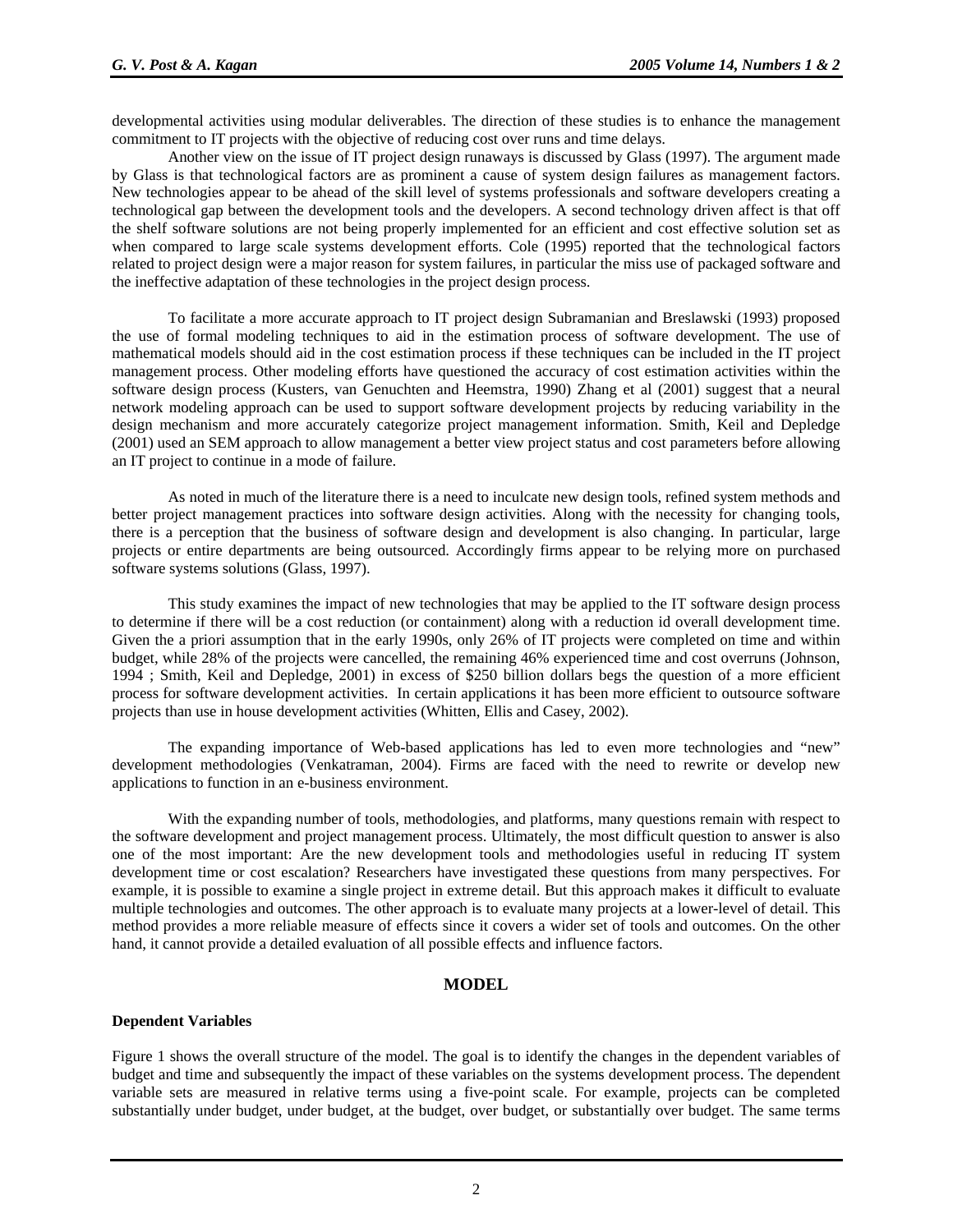apply to the time variable.



**Figure 1: Overall structure of the model** 

Note that the Time variable will have a direct impact on the Budget process. Projects that are late will often require additional budgetary allocations. Likewise, projects completed ahead of schedule will generally also use less of the allocated budget. This relationship requires inclusion in the final model.

#### **Independent Variables**

In theory, several items could affect the results. These items are grouped into four categories: (1) the firm, (2) the person involved in the project, (3) the type of system being developed, and (4) the tools used. These items are a modification of the 4 factors that affect systems development projects presented by Staw and Ross (1987) and Keil (1995). Table 2 shows the connection between the four categories in this study with the Staw and Ross classification.

Firms are grouped into industries defined by standard classifications (e.g., the top level of the NAICS). Firms are also identified as "for profit" and whether or not they are publicly traded. The size of the firm is also a potentially important issue. Larger firms can have more complex projects, which require larger staffs and possibly more experience. It is not clear which effect will dominate, but this issue needs to be evaluated. Given the expanding importance of independent software vendors, it is important to identify whether the project being evaluated is developed within a software specialist firm or within a traditional (internally developed) business unit.

Various measures are typically made on individuals. Common elements include education, experience, and the type of job classification. In models of this type, jobs reduce to levels ranging from programmer to analyst to systems engineer to manager. The job variable was coded along that range. Hence, in addition to testing for differences in job effects (evaluated by significance), it can also provide an estimation of the effect of higher-levels of management (the sign of coefficients).

The type of system was categorized according to the platform and the descriptions of the projects. Platforms ranged from small PC-based to client-server systems, to applications for the Internet and wireless systems. Projects included items such as systems programming, transactions and accounting systems, decision support, enterprise resource planning (ERP), and e-commerce applications.

Projects often use many tools, so the model uses binary variables to identify the use of a variety of common tools, including Visual Basic (VB), JavaScript (JS), Java, PERL, C++. Three additional development tools were evaluated because of their importance in the methodology literature and potential impact on development efficiency: database management systems (DBMS), computer-aided software engineering (CASE), and version control systems (VC).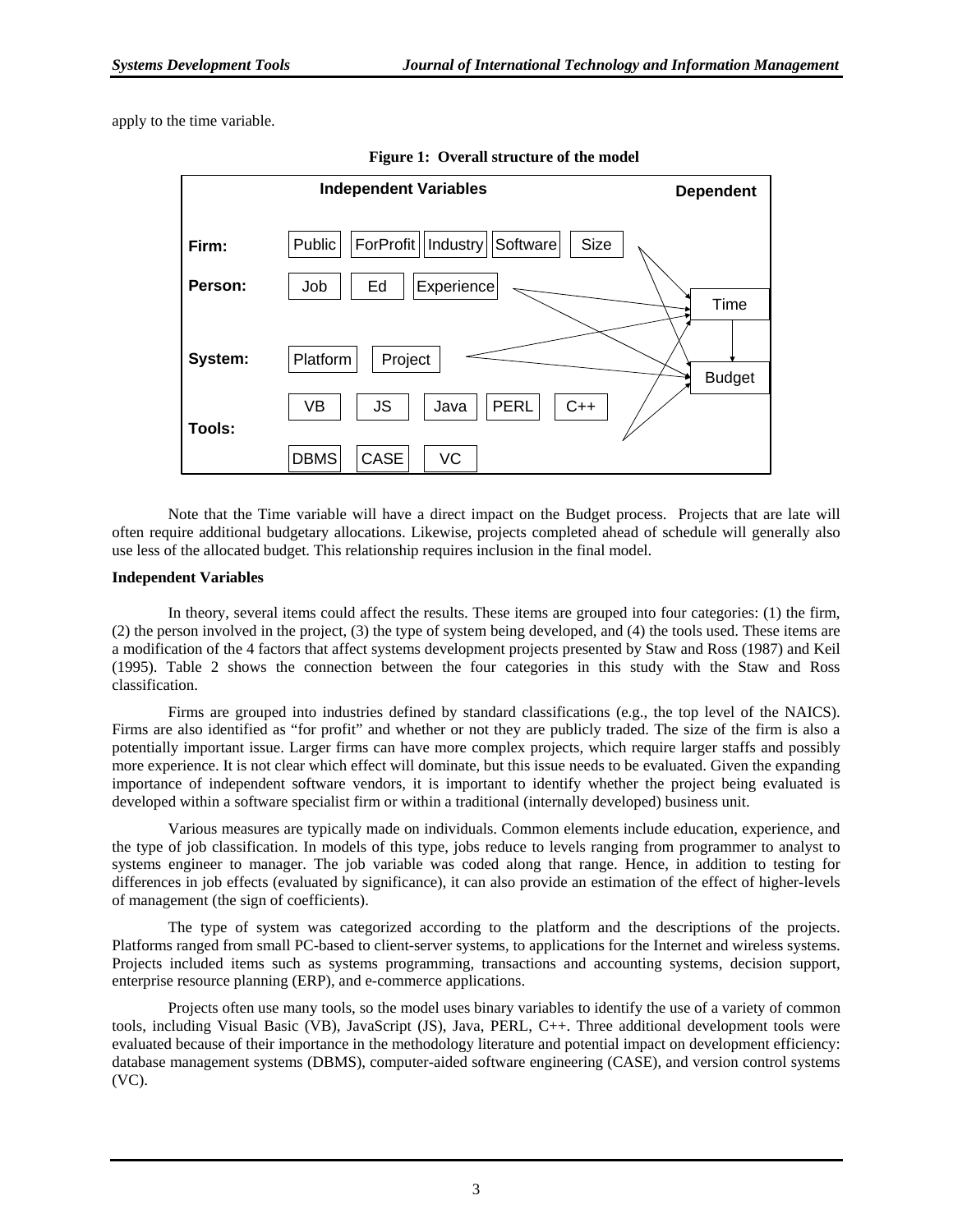#### **Additional Variables**

In some situations, it would be necessary to consider an additional dependent variable category for projects that were abandoned. However, these projects would often fall into the categories of "substantially over" budget and time (Cole, 1995). Additionally, respondents in this study did not report projects in that category.

In a detailed project analysis, it would also be possible to evaluate the skills and experience of each team member as well as the project manager. However, most prior research has shown that these measures do not significantly affect most projects—generally on the grounds that most workers meet at least minimal requirements to complete the job. However Jiang, Klein and Chen, 2001 argue that project performance and outcome are related to project management effectiveness. Additionally, the measures of the respondent can serve as proxy variables for the team.

Prior studies have also shown that some management variables play a role in successful project completion (Keil, Mann and Rai, 2000). Notably, top management support has often been reported as an important factor. Additionally, behavioral characteristics within an organization could influence productivity. However, these variables are difficult to evaluate across companies. The effects are also mitigated in this study, because most respondents provided data on three separate projects.

#### **Factors**

With detailed surveys of a small number of projects, it is possible to create multiple measures of various factors. Latent variable analysis can then be used to create a measurement model that identifies unobservable factors and compensates for errors in measurement. However, latent variables are best measured with continuous variables. While categorical variables can be used, the large number of them in this study makes it difficult in practice to identify separate factors. For example, it would be tempting to create separate factors for the four categories (firm, person, system, and tools). However, these factors would be too broad to be measurable. More importantly, combining all of the effects into four factors would hide the importance of the individual effects. For example, it is important to evaluate the detailed effects of each tool—as opposed to a single effect of a tool factor. Consequently, the model is best evaluated as individual effects instead of aggregated factors.

#### **Effects and Relationships**

The primary objective of this study is to evaluate the effect of the independent variables on the dependent variables. The degree of significance, sign direction, and the relative strength of these effects can provide information to guide management in evaluating and adopting tools to improve software development efficiency.

As with any study in an uncontrolled environment, many interactions exist among the variables. These relationships are important both from a management perspective and must be controlled from a statistical perspective. For example, it is to be expected that many of the independent variables are correlated and affect the results indirectly through other variables, along with the direct effects. These effects are measured as correlations among the variables. Due to the complexity of the interactions it is not possible to show the correlations in Figure 1. Only the direct effects are summarized—as arrows.

#### **Survey**

An objective of this study was to obtain a relatively broad picture of systems development methodologies in the context of time and budget applications. Consequently, lists of developers and managers were generated from businesses around the United States. These lists were developed from system professional user and discussion groups, general business contacts and specific referrals. Obtaining complete survey responses was important but challenging. To make the survey easy to use, it was conducted online over the Internet. Randomly selected respondents were provided the URL. Duplicate and incomplete responses were discarded. To increase the number of responses, the survey was ultimately conducted in three waves in slightly under a year. Responses in the three waves are identified by a collection variable (Survey Set).

Collection of survey responses over multiple time sets provides a basic test of non-response bias. By comparing means from the three sets it is possible to identify differences in the groups. The three sets generate three t-tests: set 1 versus set 2, set 1 versus set 3, and set 2 versus set 3. The samples were compared on the basis of firm,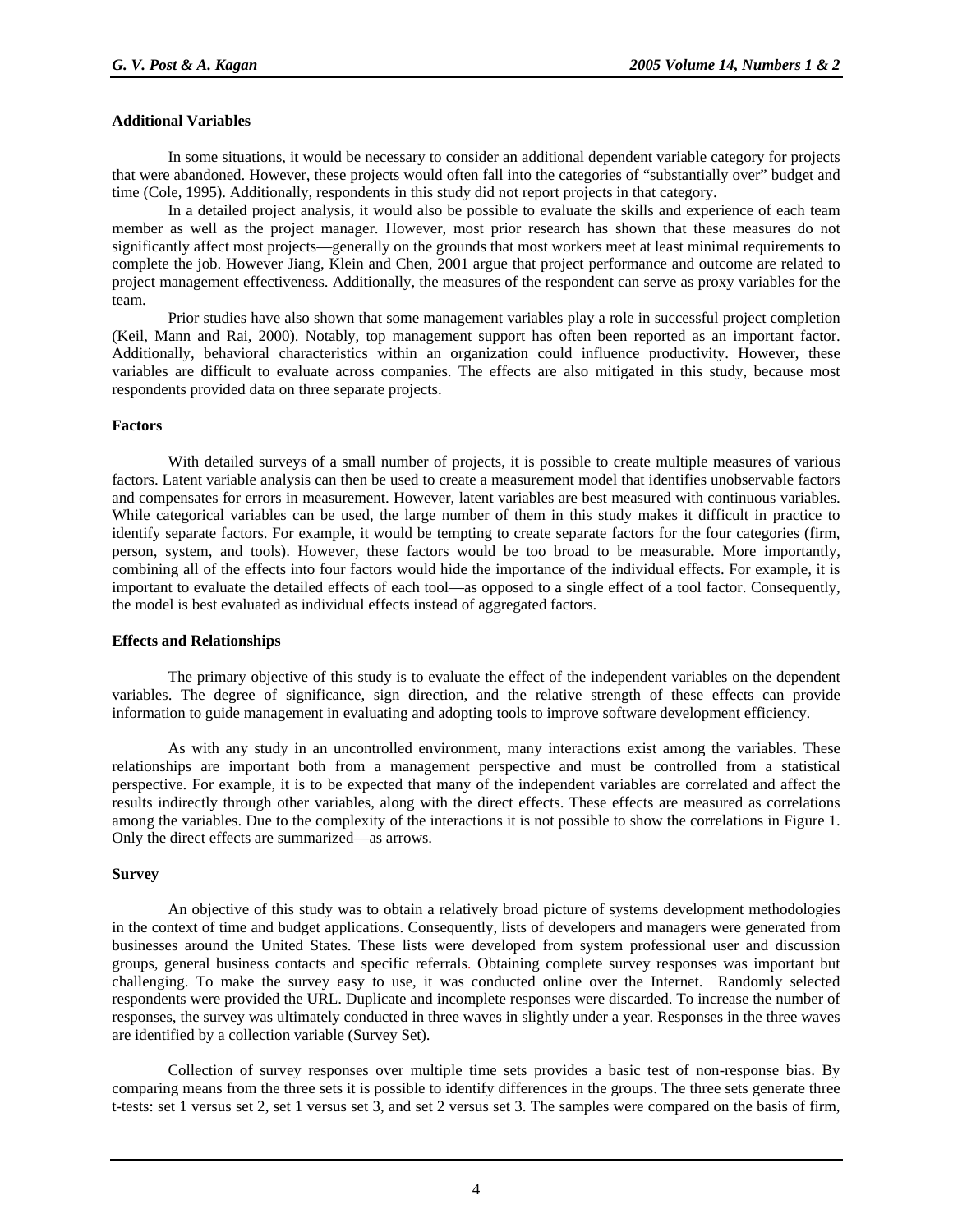individual measures, and tool usage. Almost none of the variables are significantly different between the first and second sets. On the other hand, many of the firm and personal measures are different in the first-and-third and second-and-third comparisons. The implications are that there was essentially no non-response bias in the initial set of subjects. Since the third set was generated from new lists, the differences are attributable to the slightly different population. In particular, the third set tends to represent substantially larger firms (18,000 versus 2,000 employees). Respondent personal differences with the third set are not generally significant. Also, tool and platform differences are similar in all three sets.

#### **Respondents and Firms**

Software developers and their managers were the primary targets of this study. The basic characteristics of the 136 respondents (which includes 371 project evaluations) are shown in Table 1. Respondent demographics indicate that they have considerable experience in designing and building software applications. Education and experience attributes were coded to measure years, so Table 1 indicates six years of programming and development experience, with slightly over three years in the current job. The average respondent worked for four different firms, providing a fairly wide level of experience in different situations. The education average of 4.74 indicates that many of the respondents have master's degrees. The jobs were coded from zero to 8 as: unspecified (2), programmer (36), programmer/analyst (25), analyst (16), engineer (2), team leader (24), MIS manager (16), Manager/non-IS (8), and CIO/CTO (7). The bulk of the respondents were actual developers (programmers, analysts, and team leaders).

| Variable                         | Mean  | <b>Standard Deviation</b> |
|----------------------------------|-------|---------------------------|
| Education (years past high)      | 4.74  | 1.21                      |
| school)                          |       |                           |
| <b>Current Experience</b> (years | 3.21  | 2.38                      |
| in current job)                  |       |                           |
| Overall Experience (years)       | 6.04  | 3.70                      |
| Experience with firms            | 4.05  | 2.28                      |
| (number of companies             |       |                           |
| worked for)                      |       |                           |
| Department Size (number          | 38.41 | 56.64                     |
| of employees at site)            |       |                           |
| Programmer<br>Job:               | 36    |                           |
| Analyst                          | 41    |                           |
| <b>Team Leader</b>               | 24    |                           |
| Other                            | 35    |                           |

**Table 1: Attributes of the individuals.** 

Table 2 illustrates the diversity of companies represented by the respondents. For example, the high variance on the number of employees and sales indicates that responses were obtained from a wide variety of companies. Almost half of the firms are publicly traded. Almost three-fourths of the responses came from firms with a focus on software development (e.g., independent software vendors).

| Variable            | Mean | <b>Standard Deviation</b> |
|---------------------|------|---------------------------|
| Public              | 0.46 | 0.50                      |
| For Profit          | 0.92 | 0.27                      |
| <b>Employees</b>    | 7148 | 17,214                    |
| Sales (\$ Millions) | 1152 | 2135                      |
| Software focus      | 0.72 | 0.45                      |

**Table 2: Attributes of the firms.**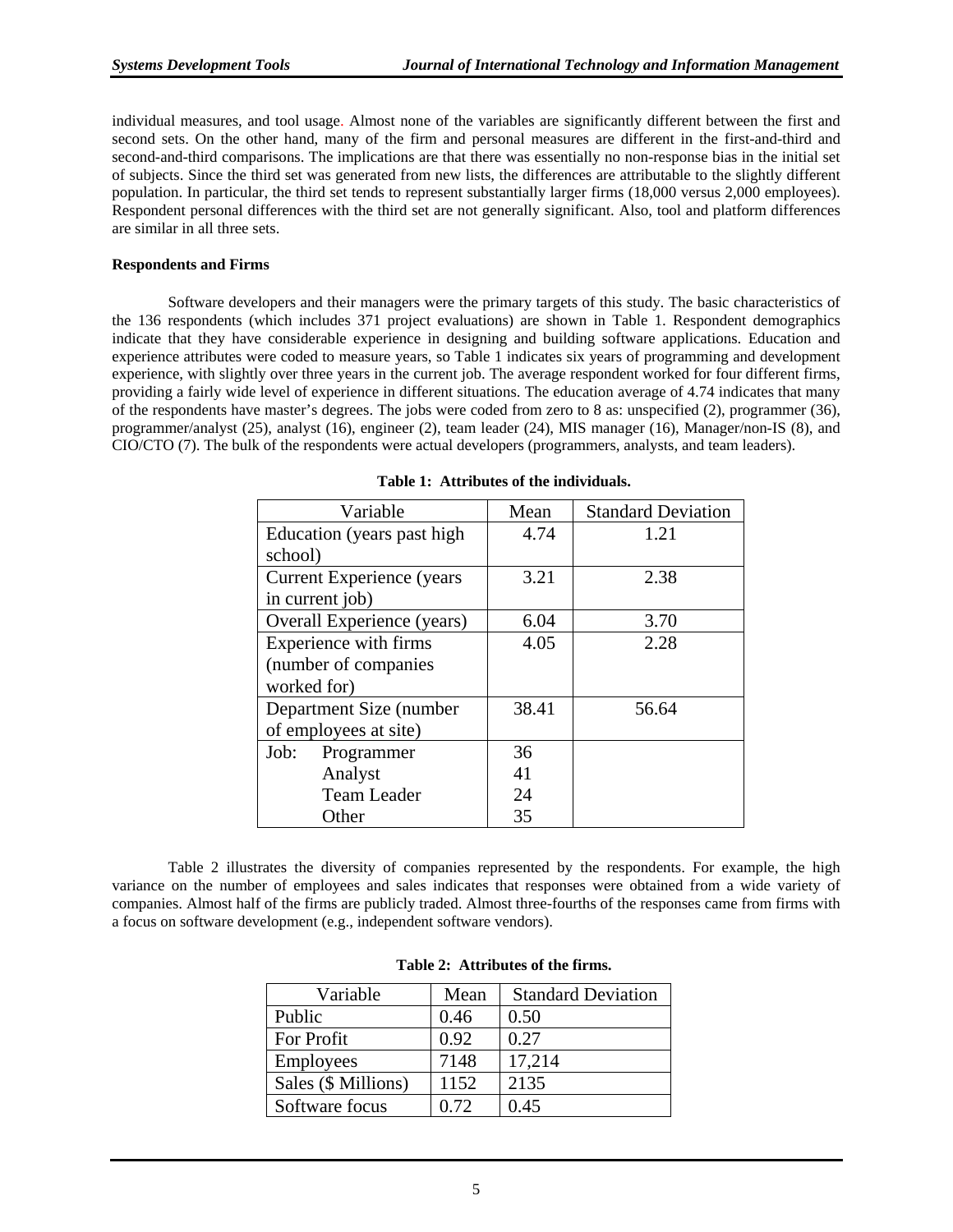#### **Projects**

Respondents were asked to evaluate up to three recent projects they worked on. Almost all of the respondents did evaluate three projects. The types of projects are summarized in Table 3. Respondents were asked to classify projects in terms of the platform (e.g., PC, client/server, and Internet). They also identified the type of project (e.g., ranging from systems to decision support to e-commerce). Additionally, respondents indicated the primary tools used on the project. In this category, they could select multiple tools from a list. Many projects used more than one tool. This selection does not present a problem for the summary statistics. However, in the structural equation model, the variables were recoded as binary to indicate the presence or absence of a particular tool on a project.

| Attribute                       | Count |
|---------------------------------|-------|
| Platform                        |       |
| Unspecified                     | 2     |
| PC.                             | 19    |
| Server/Mainframe                | 23    |
| Client/Server                   | 53    |
| Internet                        | 32    |
| Wireless                        | 7     |
| Project                         |       |
| Unspecified                     | 3     |
| Systems/programming             | 22    |
| Transactions/accounting/HRM     | 31    |
| Process control                 | 12    |
| Decision support                | 12    |
| Financial management            | 6     |
| Enterprise resource planning    | 13    |
| <b>CRM/Marketing management</b> | 12    |
| e-Commerce: Retail/B2C          | 17    |
| e-Commerce:B2B/EDI              | 8     |
| <b>Tools</b>                    |       |
| Visual Basic (VB)               | 110   |
| JavaScript (JS)                 | 25    |
| Java                            | 94    |
| <b>PERL</b>                     | 31    |
| $C++$                           | 122   |
| <b>DBMS</b>                     | 163   |
| <b>CASE</b>                     | 37    |
| Version Control (VC)            | 31    |

**Table 3: Project attributes. Projects often used more than one tool.**

Lastly, respondents were asked to evaluate the basic efficiency of the project: Was the project completed on time and on budget? For both time and budget, they indicated the outcome on a five-point scale: substantially early/under, early/under, on time/budget, late/over, or substantially late/over. The summary results are shown in Table 4. Interestingly, the majority of projects were completed on-time and within the specified budget. None of the projects were identified as substantially over time or budget. On average, the projects were slightly under time (- 0.16) and budget (-0.18). The summary results indicate that it is rare for projects to fall into the substantially under and substantially over categories. The 95 percent confidence interval is approximately (-1.5 to 1.2). Notice the difference between these results and the values reported by earlier studies. Part of the difference could be attributable to more recent tools or other improvements in development and project management techniques. Some of the effect might be due to the narrower vision of development professionals versus top executives.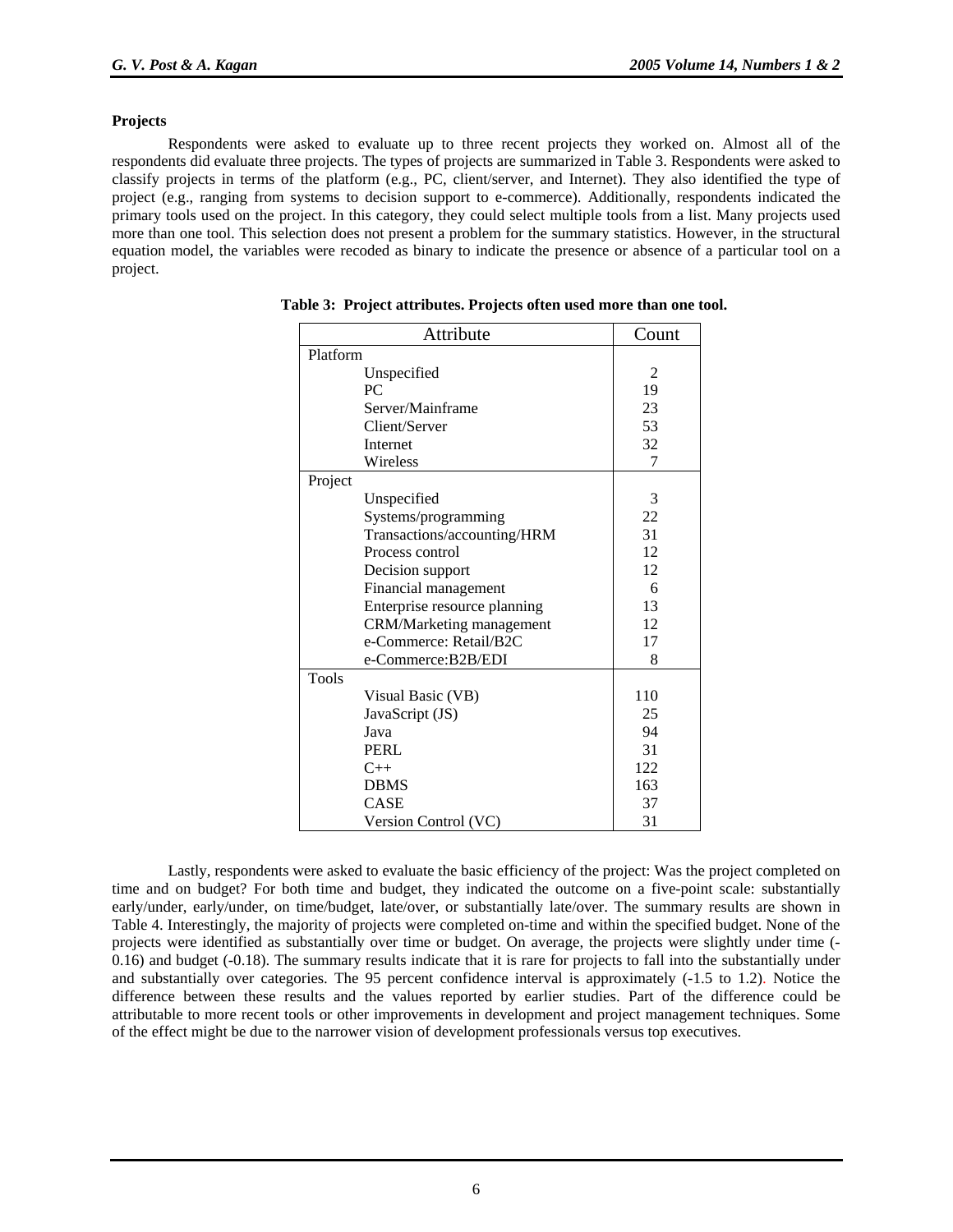| Outcome                    | Time (count of projects) | Budget (count) |
|----------------------------|--------------------------|----------------|
| <b>Substantially Under</b> |                          |                |
| Under                      | 95                       | 106            |
| As specified               | 216                      | 205            |
| Over                       | 52                       | 53             |
| <b>Substantially Over</b>  |                          |                |
| Mean                       | $-0.16$                  | $-0.18$        |
| <b>Standard Deviation</b>  | 0.68                     | 0.69           |

#### **Table 4: Project outcome summary.**

#### **RESULTS**

#### **Model Evaluation**

Several methods exist to evaluate the fit of structural equation models. Two of the more common measures are the Chi-square statistic and the root-mean-square-error (RMSEA). In this model, the Chi-square statistic is relatively low at 19.7 with 23 degrees of freedom, yielding a probability level of 0.658; indicating the model is reasonable. The RMSEA is essentially zero (to 3 decimal places). The other statistics are equally strong, indicating that the model is acceptable.

One other measure of the model performance is to examine the squared multiple correlation coefficients (analog to the regression R-square terms) on each equation. The value on the Time equation is 0.15, and the Budget equation has a value of 0.45. The value for the Time equation is a little low. The result indicates that factors outside those measured will affect the ability to bring a project in on time. The value for the Budget equation is better (but note that the Budget equation depends on the Time variable). Most likely, organizational and management factors that were not measured in this study will have a strong effect on the development team's efficiency.

While it would be useful to identify all of the major variables, it is probably not possible to do so within one study. From a statistical perspective, as long as the overall error values are low enough to hold down the unspecified error terms, the overall model is acceptable. If the unspecified error is too high, then it would not be possible to identify any significant individual variables. As discussed in the next section, that situation does not arise here, so the model is acceptable for the purposes of this study.

In theory, two latent variables could have been estimated from the data: one for experience and one for company size. When these latent variables were estimated in isolation from the rest of the model, the results were mediocre. If they are included within the overall model, the weaknesses in these estimates lead to instability of the model. In particular, it is difficult to get consistent measures from respondents on firm size. The common measures of number of employees and sales tend to conflict—partly because respondents do not seem to know the true values, partly because the relationship between number of employees and sales depends on the type of industry. Since the absolute magnitude of the relationship in both cases is not critical, any one of the measures can be used as a proxy variable and the results are almost identical. Consequently, the number of employees was chosen to estimate the size of the firm and the number of firms an individual worked for as the most accurate proxy for a respondent's experience.

#### **RELATIONSHIPS**

Primary measures of the relationships are presented in Table 5, which shows the values of the path coefficients for the Time and Budget equations. In viewing the Time equation notice that six of the coefficients are significantly different from zero. Because Time is a significant factor in the Budget equation, these six variables will also affect the Budget results. Three other variables are significant in the Budget equation. These variables are important because they indicate items that directly affect the efficiency of the software development process.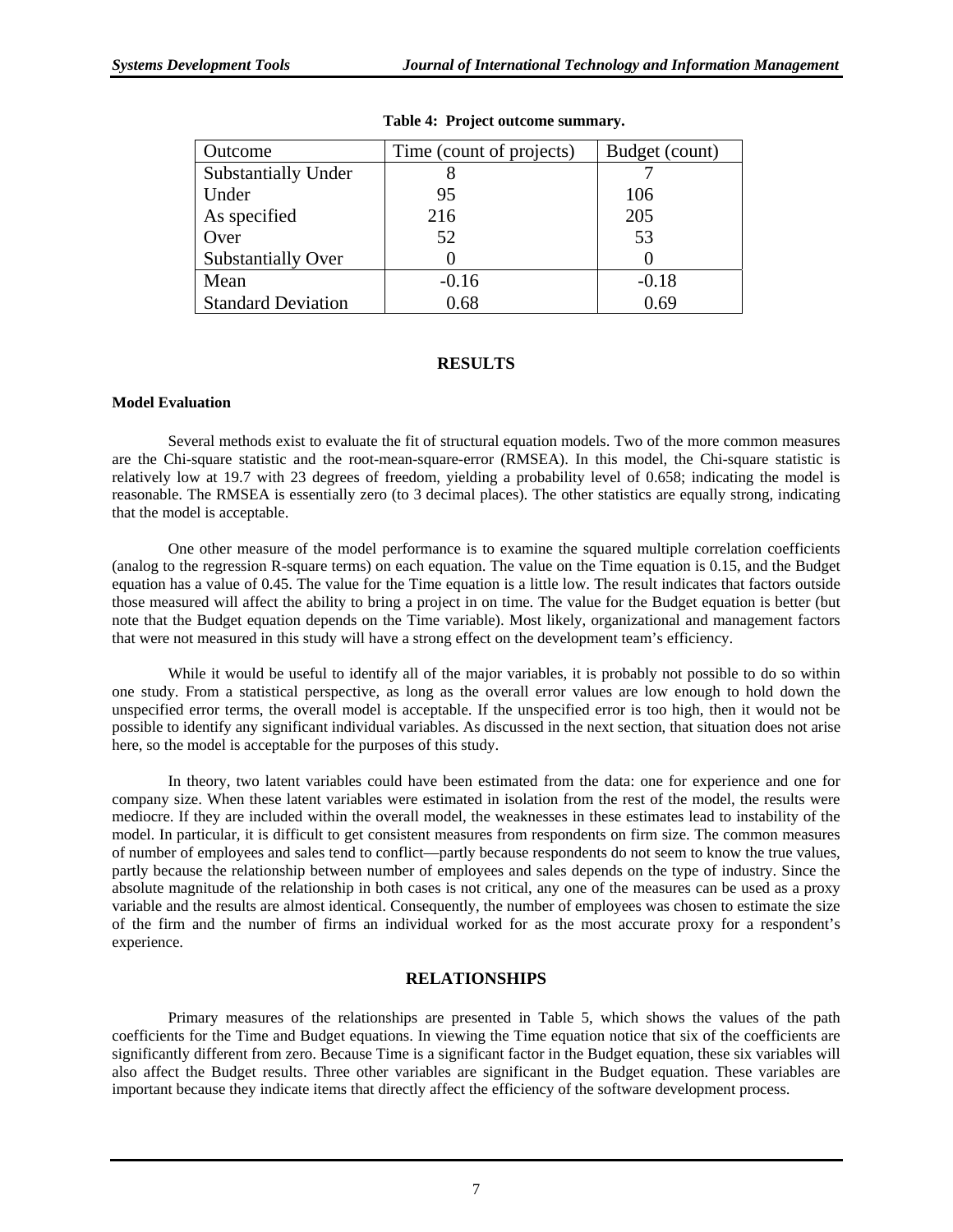| Variable               | Time        |            | <b>Budget</b> |           |  |
|------------------------|-------------|------------|---------------|-----------|--|
|                        | Coefficient | Ratio      | Coefficient   | Ratio     |  |
| Time                   |             |            | 0.609         | 14.212**  |  |
|                        |             |            |               |           |  |
| Public                 | 0.084       | 0.991      | $-0.125$      | $-1.753$  |  |
| ForProfit              | $-0.063$    | 0.147      | 0.011         | 0.089     |  |
| Industry               | 0.034       | 2.198*     | 0.007         | 0.552     |  |
| Software               | $-0.005$    | $-0.052$   | $-0.066$      | $-0.797$  |  |
| Size (Emps)            | 0.000       | 0.111      | 0.000         | 0.652     |  |
|                        |             |            |               |           |  |
| Dept (size)            | 0.001       | 0.755      | 0.002         | $2.210*$  |  |
| Job                    | 0.016       | 1.022      | 0.001         | 0.068     |  |
| Education              | 0.086       | $2.775$ ** | $-0.013$      | $-0.491$  |  |
| Experience (Firms)     | 0.014       | 0.854      | 0.031         | $2.223*$  |  |
|                        |             |            |               |           |  |
| Platform               | 0.081       | $2.475*$   | $-0.026$      | $-0.956$  |  |
| Project                | 0.019       | 1.518      | $-0.006$      | $-0.573$  |  |
|                        |             |            |               |           |  |
| <b>Visual Basic</b>    | $-0.226$    | $-2.690**$ | 0.079         | 1.125     |  |
| JavaScript             | 0.125       | 0.897      | 0.041         | 0.359     |  |
| Java                   | $-0.258$    | $-3.028**$ | $-0.009$      | $-0.128$  |  |
| <b>PERL</b>            | $-0.233$    | $-1.910$   | $-0.050$      | $-0.500$  |  |
| $C_{++}$               | $-0.121$    | $-1.644$   | $-0.075$      | $-1.228$  |  |
| <b>DBMS</b>            | $-0.287$    | $-4.070**$ | $-0.129$      | $-2.176*$ |  |
| CASE                   | $-0.119$    | $-1.876$   | $-0.188$      | $-1.876$  |  |
| <b>Version Control</b> | 0.044       | 0.333      | 0.095         | 0.860     |  |
|                        |             |            |               |           |  |
| <b>Survey Set</b>      | $-0.072$    | $-1.464$   | $-0.018$      | $-0.161$  |  |

| Table 5: Path coefficient results from structural equation modeling. |  |  |  |  |  |
|----------------------------------------------------------------------|--|--|--|--|--|
|----------------------------------------------------------------------|--|--|--|--|--|

 \* One asterisk represents significance of the critical ratio at a 5 percent level, two asterisks signify 1 percent.

As expected the Time variable has a highly significant effect on the Budget. This result indicates that projects that are late will also tend to drive the project over budget. The Time/Budget interaction supports prior research as the metric for non completion of software projects.

It is also useful to note that the Survey Set variable did not have a significant effect on either the Time or Budget variables. This result affirms the test of the basic means that showed only a few differences in the respondent characteristics between the three applications of the survey. In other words non response bias was not present.

#### **Environmental Elements**

The Industry variable is one of the few firm and personal attributes that appear to make a difference. The sign of the coefficient is not important since the industries were randomly coded. The fact that it is significant indicates that some industries are inherently more or less efficient than others in developing software applications. Looking at the means for the Time variable within the various industries, three stand out from the others. The mean response in educational institutions was the smallest (most negative) value at -0.31. The mean response in general manufacturing was the highest at 0.10. The most likely explanation for the difference is the greater challenges in some industries—such as manufacturing. Another possibility is that perhaps some industries have less resources, or lower-qualified developers. But, since educational institutions performed better than the others, and they tend to have the least resources and lower salaries, this effect seems unlikely. The manufacturing firms are probably affected by the fact that they had the respondents with the least experience (average of 3.5 total years versus 6 years overall). A secondary effect can be the changing nature of the systems project, in that certain industries have had more instability with respect to user needs and definition. The other important industry was software development with a mean value of -0.20 (the second lowest value). This value makes sense given the industry's needs and experience. If software vendors were less efficient than other firms, it would be difficult to be profitable.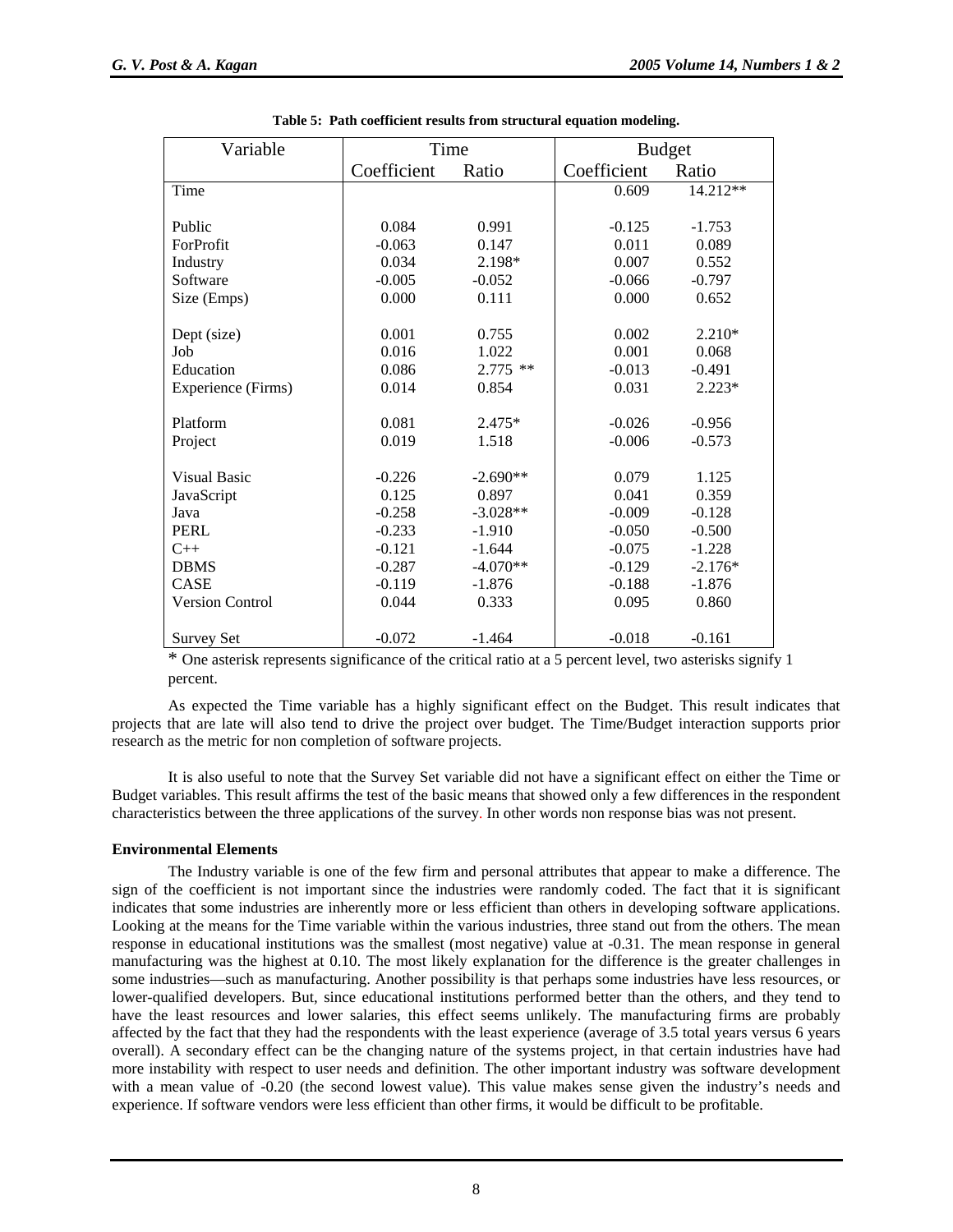Consider the Education variable, which is the other personal factor that has a significant effect on the Time equation. Interestingly, it is positive, meaning that respondents with more education reported more delays in development projects. The negative interpretation of this coefficient would be that developers with more education are less efficient. But there are several alternative explanations. Possibly developers with more education are better able to recognize and judge delays (or are more critical of them). Or, perhaps more highly educated respondents were called in to work on more difficult projects or projects that were already in trouble.

In terms of the Budget equation, experience again shows a positive relationship—this time in terms of the number of firms the respondent has worked for. Fortunately, the magnitude of the coefficient is relatively small at 0.031, so the practical impact is somewhat limited. Again, there could be a relatively innocent interpretation of this effect. It is possible that employees who experienced more difficulties with projects changed jobs more often.

A more important effect on the Budget equation comes from the size of the department the respondent works in. The positive value indicates that larger departments tended to result in going over budget on projects. While the coefficient seems small in magnitude (0.002), remember that it is multiplied by the number of employees. With an average of about 38 employees, this variable would affect average firm by 0.076. More importantly, it indicates that as departments get larger the total effect increases. This result affirms part of Brooks' long-known *Mythical Man Month* (1975) statement that adding developers to a project increases the budget costs and further delays the project. This result is also consistent with the findings of Staw and Ross (1987), Cole (1995) and Keil (1995). In the sample, firms with 3 employees had an average budget result of -0.28, while departments of 150 (or more) people had a budget result of 0.11. However, departments with 75 employees had the lowest average at -0.32. So, there appears to be a discrete jump effect. Up to a value of 75-100 employees the budget effect is minimal. Beyond that, it becomes critical.

#### **Project Characteristics**

The strength of the Platform variable indicates that it can be inherently more difficult to develop software for some platforms. Notice that the coefficient is positive, and that the platforms were coded in an approximately increasing level of difficulty (e.g. PC to client/server to wireless). Examining the means for Time within each Platform shows that the PC platform had the lowest mean at -0.39, client server the second-lowest mean at -0.21, and wireless the highest mean at 0.09. Given the fact that wireless is the most recent platform, with minimal tools and limited experience by developers, it is to be expected that it presented the greatest challenges in terms of development time. Similarly, standalone PC applications are generally smaller, less complex, and have many powerful development tools.

#### **Tools**

 Some of the most important results of the study arise by looking at the significant coefficients for the various tools. Three of them stand out from the others: Visual Basic, Java, and database management systems. In all three cases, the tools have significant negative coefficients, and the coefficients have relatively high magnitudes (- 0.226, -0.258, and -0.287). The interpretation is that each tool substantially reduces the development time of the project. If a project could use all three at the same time, the total effect is -0.77; or almost enough to move a project from on-time to early. Note that only five projects in the sample used all three tools. However for those projects, the mean Time was -0.80, compared to -0.15 in the other cases. So the strong time-savings effect is demonstrated in those cases.

A few other tools are not technically significant, but the coefficients are relatively strong negative values: PERL, C++, and computer-aided software engineering (CASE) tools. With a larger study, or measures of other management variables, it is possible that these values would become significant. The only tool that shows the potential for being problematic is JavaScript. Again, the value is not statistically significant, but the coefficient of positive 0.125 indicates that JavaScript might be more difficult to work with than the other tools. Since only 25 projects in this study used JavaScript, it would be a good candidate for additional study—particularly with the introduction of several JavaScript generating tools.

Notice that a DBMS is the only tool that also has an additional significant effect in the Budget equation. Again, the value is negative; indicating that using a DBMS in the project makes it more likely the project will be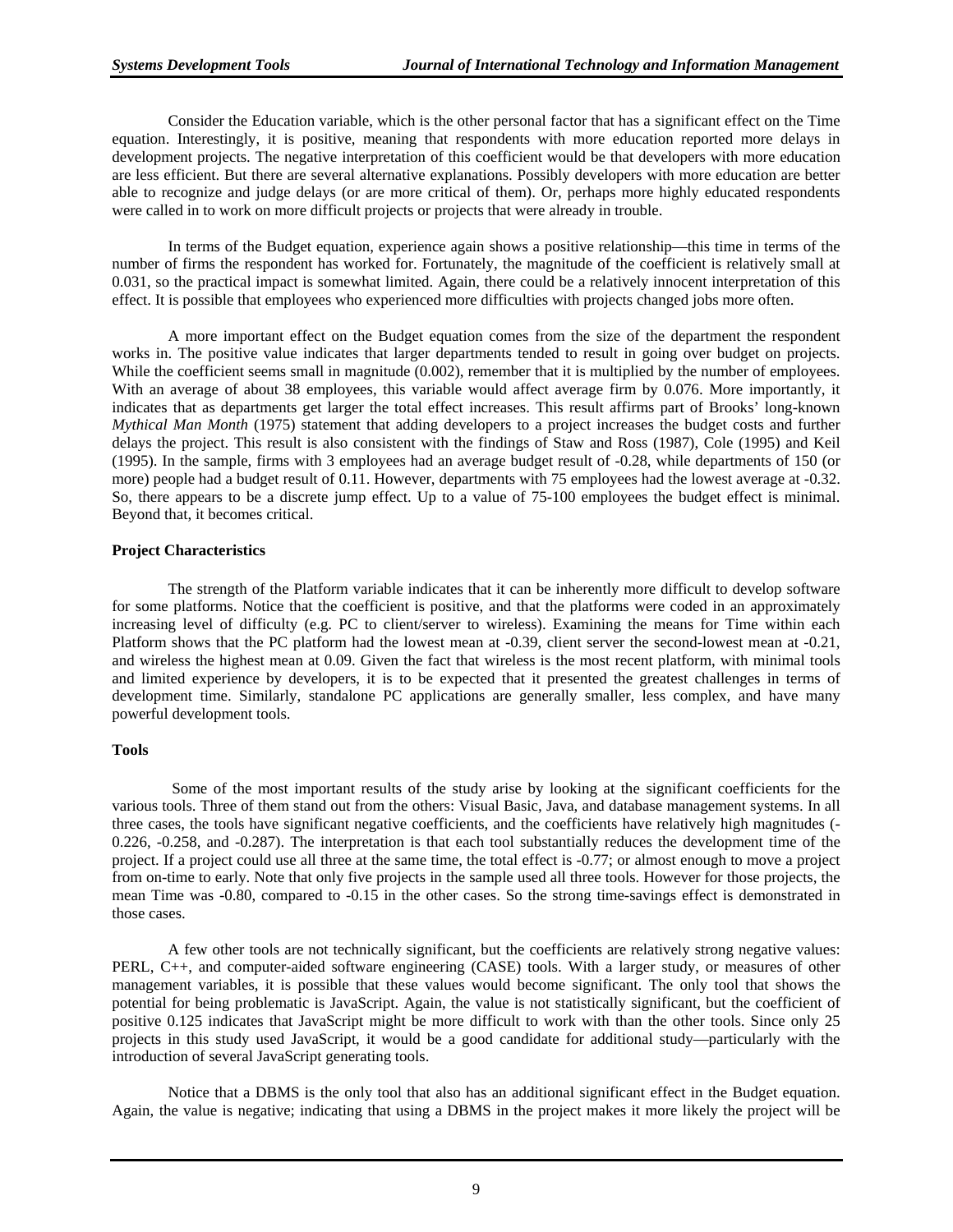completed under budget or substantially under budget. Keep in mind that variables that are significant in the Time equation will also indirectly reduce the budget costs. But the DBMS has an additional direct effect. An examination of the means of the Time and Budget variables reveals a strong difference in projects that used a DBMS and those that did not. Projects without a DBMS had means for Time and Budget of -0.058 and -0.063 respectively. Projects using a DBMS had Time and Budget means of -0.288 and -0.331 respectively.

#### **Correlations**

Many of the independent variables are correlated with each other. These effects were measured and statistically compensated for with the SEM approach. Because of the large number of effects it is not possible to present all of them. Table 6 presents some of the correlations—notably those involving the tools and project variables. Notice that Visual Basic (VB) is significantly negatively correlated with most of the other tools. That is, projects that use VB tend not to use any of the other tools. As expected by Web developers, JavaScript is positively correlated with PERL. Java is negatively correlated with C++ because it is largely seen as a replacement in the object-oriented world. CASE tools and version control (VC) are strongly positively correlated, showing that they are often used together.

|             | Platform | Project  | <b>VB</b> | JS       | Java      | <b>PERL</b> | $C++$ | <b>DBMS</b> | <b>CASE</b> |
|-------------|----------|----------|-----------|----------|-----------|-------------|-------|-------------|-------------|
| Project     | $0.23**$ |          |           |          |           |             |       |             |             |
| <b>VB</b>   | 0.01     | $-0.11*$ |           |          |           |             |       |             |             |
| JS          | 0.06     | $0.15**$ | $-0.15**$ |          |           |             |       |             |             |
| Java        | $0.18**$ | $0.30**$ | $-0.31**$ | 0.09     |           |             |       |             |             |
| <b>PERL</b> | 0.06     | $-0.01$  | $-0.06$   | $0.11*$  | 0.07      |             |       |             |             |
| $C++$       | $-0.09$  | 0.05     | $-0.15**$ | $-0.10$  | $-0.14**$ | $-0.09$     |       |             |             |
| <b>DBMS</b> | $-0.01$  | $0.16**$ | $-0.15**$ | $-0.15*$ | 0.07      | $-0.09$     | 0.09  |             |             |
| CASE        | $-0.02$  | $-0.04$  | $-0.20**$ | 0.09     | $-0.02$   | 0.04        | 0.01  | $-0.08$     |             |
| <b>VC</b>   | $-0.10$  | $-0.05$  | $-0.17**$ | 0.07     | $-0.04$   | 0.06        | 0.03  | $-0.05$     | $0.35**$    |

**Table 6: Selected correlation coefficients.** 

\* One asterisk indicates significance at 5 percent level, two at one percent level.

In terms of platforms, the correlation between Platform and Project indicate that developers consistently choose certain platforms for specific projects. In general, the choice of tools within a platform is neutral—except for Java. The means indicate that Java is often used for Internet and wireless development.

With respect to projects, Visual Basic, JavaScript, Java, and DBMS tend to be correlated with the choice of projects. Visual Basic is most often used for decision support projects (in over fifty percent of the 38 projects). JavaScript is used most often for e-commerce projects—both B2C and B2B, but in only 14 and 11 percent of the 64 and 54 projects respectively. Java is used most in B2B projects (61 percent of 54 projects) and B2C (38 percent of 64 projects). It was also in 25 percent of the 40 systems projects. The issue of using a DBMS is slightly different from the others. It is heavily used in most application projects (50 to 60 percent of the time). But systems projects used a DBMS only 20 percent of the time.

Most of these correlations agree with the common knowledge in the industry. Besides the statistical correction factor, the main interest in the statistics is that they provide a measurement and a significance test of the various industry practices.

#### **CONCLUSION**

As noted, 14 percent of the systems projects were over budget and late. The type of industry plays a role in development efficiency, with projects at manufacturing firms more likely to be late and over budget. Newer platforms—notably wireless—also caused more problems in completing projects on time. This effect is likely due to the limited experience and scarcity of development tools keyed to the new platforms. The study also clearly showed that large development organizations (150 or more developers) were more likely to run over budget on projects.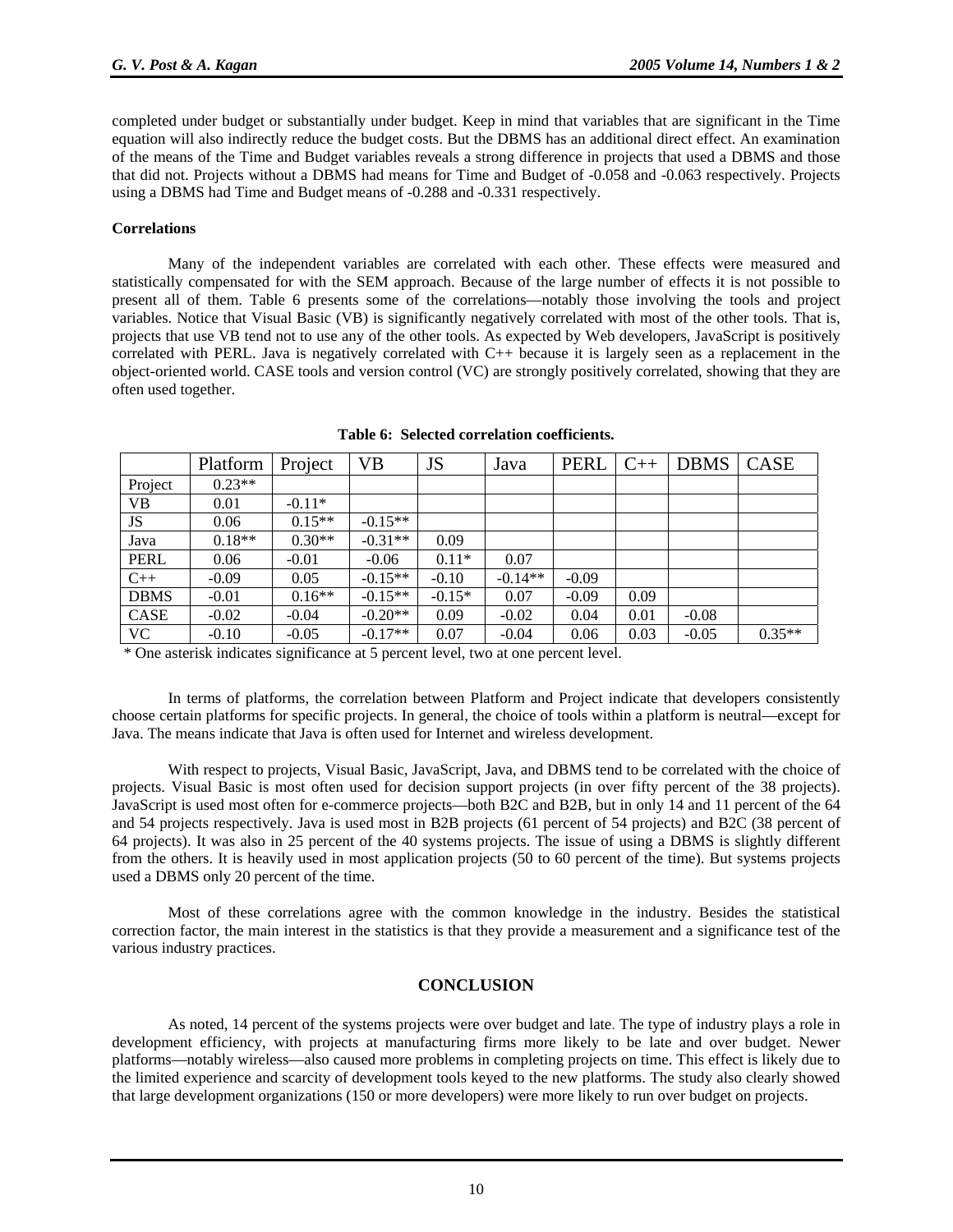The strongest results of the study are that certain tools make it significantly more likely that projects will be completed on time and within budget. A database management system is the most important tool of the group having a strong impact on both the time and budget variables. Visual Basic and Java were the other tools that had significant effects at reducing development time (and budgets indirectly).

Industry implications are straightforward: applications can be developed more efficiently by small to medium-size development teams using a DBMS and Visual Basic or Java programming tools. These recommendations apply particularly well to decision-support projects. Projects developed for newer platforms without these types of tools available should expect to require more time. Be careful with this last statement. It does not mean the projects should be avoided. It simply means that managers and developers should plan for more complications.

#### **MANAGERIAL IMPLICATIONS**

Many studies have discussed the problems of software project design and the reasons for runaway projects. The factors contributing to project escalation and non completion are described by various authors (Staw and Ross, 1987; Keil, 1995; Keil and Mann 1997). These factors relate to the taxonomy structure in this paper that describes firm level issues, tool driven factors, developer (person) skill and experience and the type of system being developed.

Some modern tools appear to be useful at avoiding budget and time overruns. Applications built from a DBMS and tools like Visual Basic and Java that insulate the developer from common problems seem to minimize problems. However, some industries need to be more careful than others. Managers of larger projects particularly those involving larger departments, need to be more careful in terms of budget overruns.

#### **APPENDIX**

#### **Survey Instrument**

The actual instrument runs as a Web form, so the layout has been modified for printing.

| Ownership:                                                  | Public / Private                                                                                                       |           |           |  |  |  |  |
|-------------------------------------------------------------|------------------------------------------------------------------------------------------------------------------------|-----------|-----------|--|--|--|--|
| Nature: For Profit / Not for Profit                         |                                                                                                                        |           |           |  |  |  |  |
| Industry:                                                   | Open-ended and classified by researchers                                                                               |           |           |  |  |  |  |
| # Employees:                                                | 1-9 / 10-199 / 200-999 / 10,000-49,999 / 50,000+                                                                       |           |           |  |  |  |  |
| <b>Sales</b>                                                | $1-99,999 / 100,000-1 M / 1.1 M-10M / 10.1 M-100M / 101 M-1 B / 1.1 B-10B / >10B$                                      |           |           |  |  |  |  |
| Org. Size                                                   |                                                                                                                        |           |           |  |  |  |  |
| Focus                                                       | Software development focus Yes / No                                                                                    |           |           |  |  |  |  |
| Job                                                         | Programmer / Programmer-Analyst / Analyst / Engineer / Team Leader / MIS Mgr / Management-<br>Non IS / CIO-CTO / other |           |           |  |  |  |  |
| Education                                                   | High School / Two-year / Bachelors / Masters                                                                           |           |           |  |  |  |  |
|                                                             | Exper. in current <2 years / 2.1-5 / 5.1-7 / 7.1-10 / >10                                                              |           |           |  |  |  |  |
| $2$ years / 2.1-5 / 5.1-7 / 7.1-10 / > 10<br>Exper. overall |                                                                                                                        |           |           |  |  |  |  |
| $1/2 - 4/5 - 7/8 - 10/510$<br># Companies                   |                                                                                                                        |           |           |  |  |  |  |
|                                                             | Project 1                                                                                                              | Project 2 | Project 3 |  |  |  |  |
| Project type                                                | Unspecified / Systems-Programming / Transactions-                                                                      |           |           |  |  |  |  |

Accounting-HRM / Process control / Decision support / Financial management / ERP / CRM-Marketing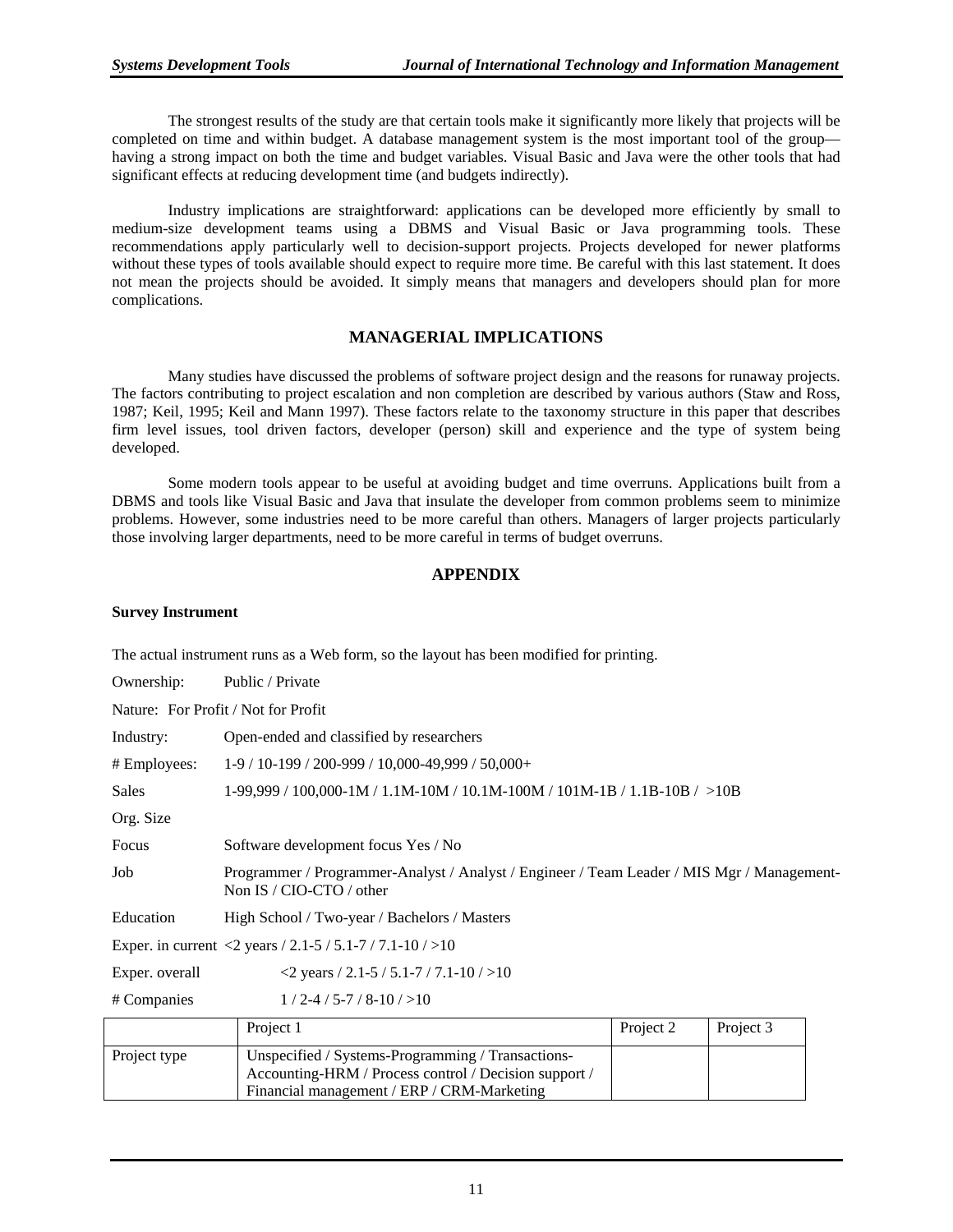|               | management / EC: Retail B2C / B2B-EDI                                                          |  |
|---------------|------------------------------------------------------------------------------------------------|--|
| Platform      | PC / Server-Mainframe / Client-Server / Internet /<br><b>Wireless</b>                          |  |
| Tools         | Unspecified / Visual Basic / JavaScript / Java / PERL /<br>$C++/DBMS / CASE / Version Control$ |  |
| Time          | Early / On time / Late / Extremely late                                                        |  |
| <b>Budget</b> | Under / On budget / Over / Extremely over                                                      |  |

#### **REFERENCES**

- Betts, M. (1993). How to Get 'Runaway Projects' on Track, *Computerworld* 27(1l), 95.
- Brooks, F.P. (1995) *The Mythical Man-Month, Anniversary Edition*, Addison-Wesley. [Or see the original 1975 version.]
- Cafasso, R.. (1994). Few IS Projects Come in on Time, on Budget. *Computerworld* 28(50), 20.
- Cole, A., (1995). Runaway Projects: Cause and Effects. *Software World* 26(3), 3-5.
- Cringely, R.X.. (1994). When Disaster Strikes IS: How to Forfeit Millions in Exchange for Nothing, *Forbes (ASAP Supplement)* 154(5), 60-64.
- Field, T. (1997). When Bad Things Happen to Good Projects. *CIO* 1l(2), 54-62.
- Glass, R.L. (1997). Software Runaways Some Surprising Findings, *The DATABASE for Advances in Information Systems* 28(3), 16-19.
- Jiang, J. J., G. Klein, and H. G. Chen. (2001). The Relative Influence of IS Project Implementation Policies and Project Leadership on Eventual Outcomes, *Project Management Journal* 22(3), 49-55.
- Johnson, J. (1995). Chaos: The Dollar Drain of IT Project Failures, *Project Management Journal* 2(1), 41-47.
- Keil, M. (1995a). Identifying and Preventing Runaway Systems Projects. *American Programmer* (March), 16-22.
- Keil, M. (1995b). Pulling the Plug: Software Project Management and the Problem of Project Escalation, *MIS Quarterly* 19(4), 421-447.
- Keil, M. and D. Robey. (1999). Turning Around Troubled Software Projects: An Exploratory Study of the Deescalation of Commitment to Failing Courses of Action, *Journal of Management Information Systems* 15 (4), 63-87.
- Keil, M., J. Mann and A. Rai. (2001). Why Software Projects Escalate: An Empirical Analysis and Test of Four Theoretical Models, *MIS Quarterly* 24(4), 631-664.
- Kusters, R. J., M. J. van Genuchten, and F. J. Heemstra. (1990). Are Software Cost-Estimation Models Accurate? *Information and Software Technology* 32(3), 187-190.
- Lederer, A. L., R. Mirani, B. S. Neo, C. Pollard, J. Prasad and K. Samamurthy. (1990). Information System Cost Estimating: A Management Perspective, *MIS Quarterly* 14, 159-176.